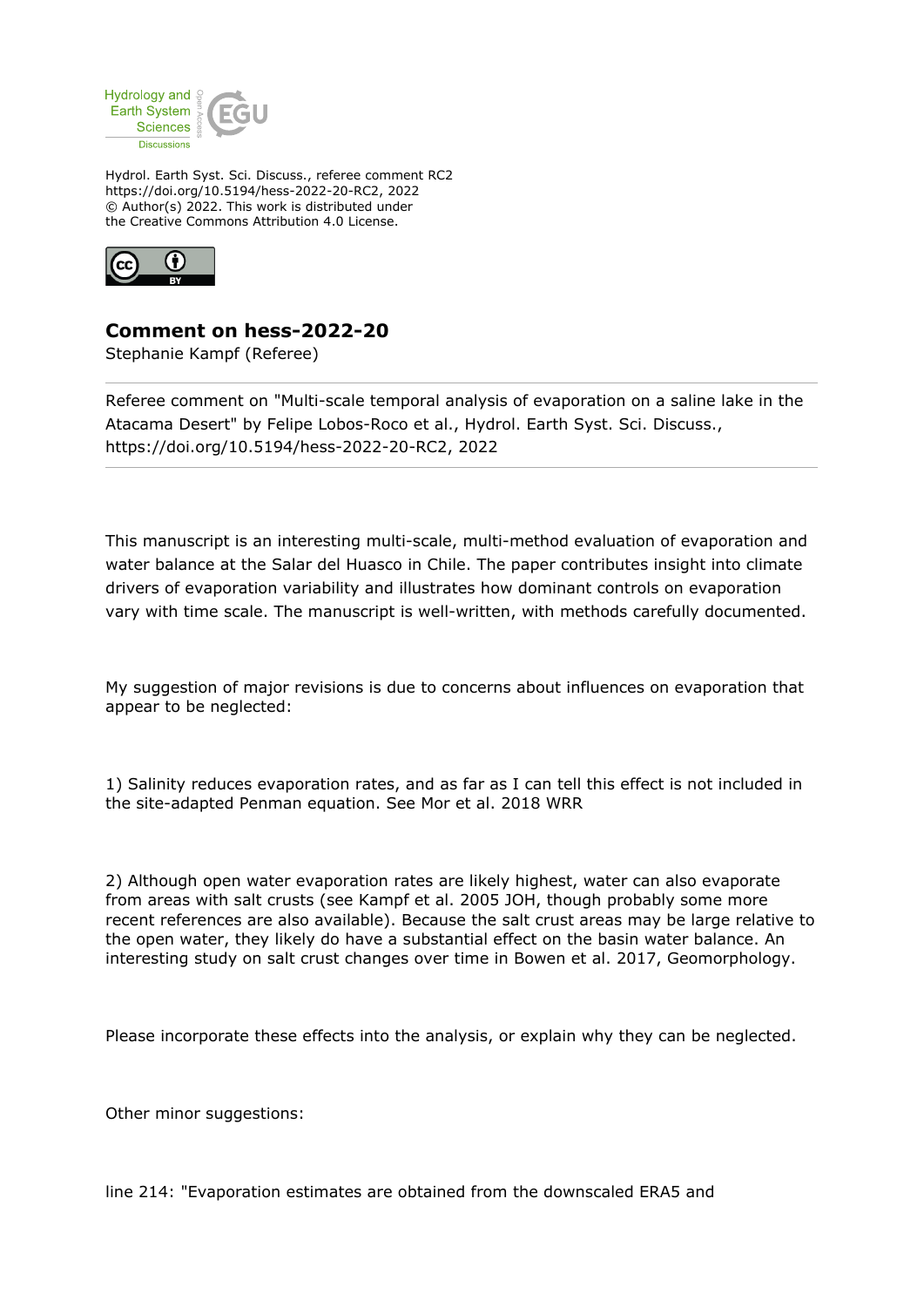precipitation" - presumably precipitation data are not used to calculate evaporation. Should this state "precipitation-adjusted evaporation estimates"?

line 215: how is the lake depth determined?

lines 257-258: "we observe that and coefficients". Should the "and" be deleted here, or is another word missing?

Table 2, 1st row: "addapted"

Table 2, what is "m" column?

Figure 5: Time series are great to see, but I would suggest (1) plotting as lines rather than columns for easier viewing, and (2) paring this with a scatterplot of met station vs ERA5, so the reader can more easily evaluate the performance comparison. Consider also adding precipitation to the time series to visualize how these changes in evaporation correspond with year-to-year and seasonal variability in precipitation. This time series information about precipitation would be a helpful addition to the combined year precipitation data in Fig 6.

Figure 9: Similarly, I am curious what these patterns look like as a time series rather than aggregated to monthy means and ranges. The complete time series (or an example series of years) would illustrate how much the lake area changes from year to year & how those area changes relate to precipitation and evaporation.

Lake water balance, paragraph starting line 369: I am not entirely following the water balance calculations and results. Could you show the water balance graphically?

Figure 9: b and c are plotting mean monthly values? Related to the comment above about showing full time series - this monthly aggregation illustrates the average role of evaporation in determining lake surface area, but it misses the interannual variability and how precipitation influences area. If the lake surface area lags behind the precipitation because of the slower moving groundwater, then comparing one month's area to the same month's precipitation will not necessarily be helpful. You could try correlations between precipitation and area using the full time series, but instead of comparing same months, lag the lake area month until you find the lag time at which precipitation and lake area are best correlated.